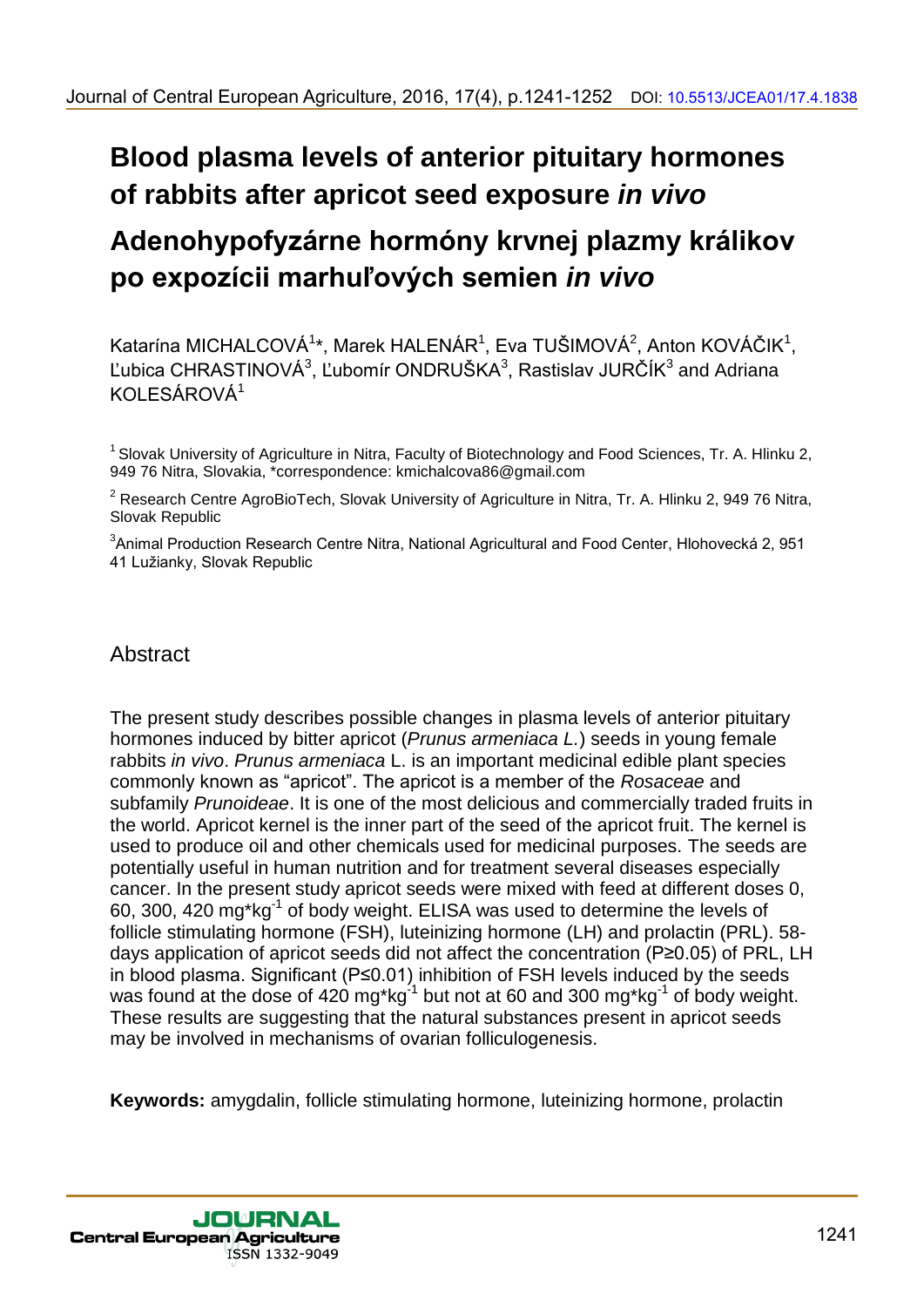# Abstrakt

Táto štúdia popisuje možnú zmenu koncentrácie hormónov adenohypofýzy u mladých samíc králikov, vyvolanú biologickou aktivitou horkých marhuľových semien *(Prunus armeniaca L.)*. *Prunus armeniaca L*. je jedlý liečivý druh všeobecne známy ako "marhuľa". Marhuľa obyčajná patrí do čeľade *Rosaceae* a podčeľade *Prunoideae*. Reprezentuje jedno z najchutnejších a komerčne ľahko dostupných ovocných druhov na svetovom trhu. Marhuľové semeno je vnútorná časť jadra marhúľ. Semeno sa využíva na výrobu oleja a iných chemických zlúčenín, ktoré našli uplatnenie v medicíne. Semená sú potenciálne vhodné pre ľudskú výživu a na liečbu mnohých ochorení najmä nádorov. V predloženej štúdii boli marhuľové semená pridané do krmiva v rôznych dávkach 0, 60, 300, 420 mg\*kg<sup>-1</sup> telesnej hmotnosti. Následne bola na stanovenie folikulostimulačného (FSH), luteinizačného hormónu (LH) a prolaktínu (PRL) použitá ELISA metóda. 58-dňová aplikácia marhuľových semien nemala vplyv (P≥0.05) na koncentráciu PRL, LH v krvnej plazme. Významná (P≤0.01) inhibícia uvoľňovania FSH bola indukovaná pri dávke 420 mg\*kg<sup>-1</sup> živej hmotnosti marhuľových semien. Tieto výsledky naznačujú, že prírodné látky prítomné v semenách marhúľ, by mohli byť zapojené do mechanizmov ovariálnej folikulogenézy.

**Kľúčové slová:** amygdalin, folikulostimulačný hormón, luteinizačný hormón, prolaktín

# **Introduction**

The apricot, *Prunus armeniaca L*., is a member of the *Rosaceae*, subfamily *Prunoideae*. These orange coloured fruits are one of the first signs of summer. Apricot fruit quality is associated with attributes such as appearance, texture, taste and colour. The fruit has distinctively delicious taste, appealing smell, and varying colours from yellow to orange with a reddish random overlay. In the middle of the apricot is a large pit. Apricot seeds are generally exported to European countries and used especially in medicine, cosmetic and oil production (Gezer, 2002). Durmaz and Alpaslan (2007) mentioned that apricot seeds are added to bakery products (as whole seeds or ground) in retail bakeries and also consumed as appetizers. Apricot seeds, particularly rich in lipid and protein, are potentially useful in human nutrition (Femenia et al., 1995; Alpaslan et al., 2006) along with significant amounts of oil fiber (Abd el-aal et al., 1986; Hacisefero et al., 2007) high antioxidant and antimicrobial activities (Yigit et al., 2009). Sweet apricot seeds contain more oil than bitter and such oleic acid and linoleic acid correspond to approximately 92  $g*100 g<sup>-1</sup>$ of the total fatty acids present in apricot seed. Apricot seeds contain the cyanogenic glycoside (CGs) amygdalin depending on the variety and environmental effects. Apricot kernels contain approximately 20-80  $\mu$ mol\*g<sup>-1</sup> of amygdalin, and it is very high (5.5 g\*100 g<sup>-1</sup>) in bitter apricot cultivars while it is not detected in the sweet ones (Femenia et al., 1995). CGs are natural plant toxicants (Bolarinwa et al., 2015). The genetic control of cyanogenesis has no unique mechanism. The plants show variation in the amount of the produced hydrocyanic acid (HCN). The generation of hydrocyanic acid HCN from Methetová et al.: Blood Plasma Levels Of Anterior Pituliary Hormones Of Rabbits After Aprico.<br>
Abstrakt siddi popisuje możni zmenu koncentrácie hormonov adenohypcjy u<br>
Tala siddi popisuje możni zmenu koncentrácie hormonov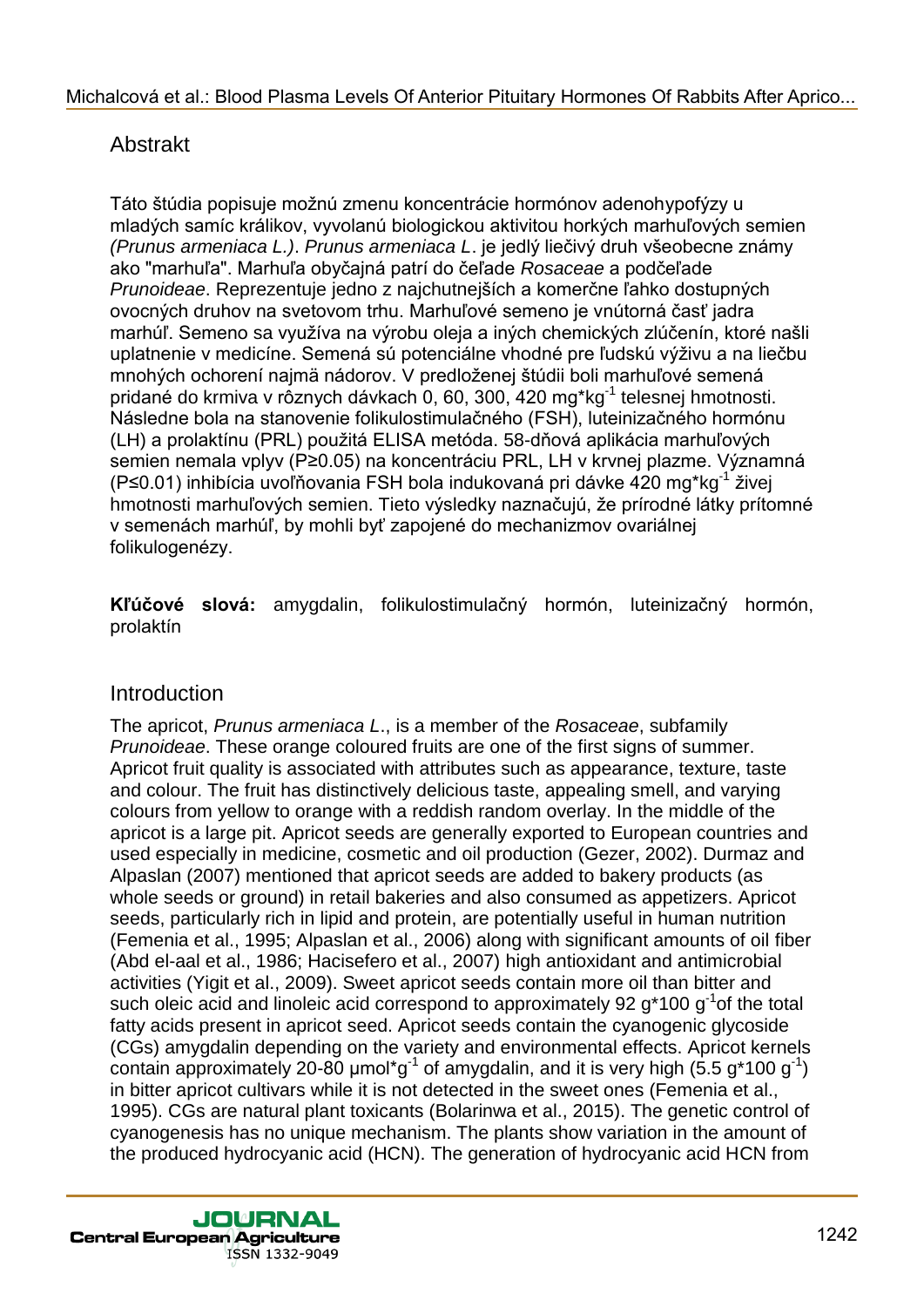CGs is a two step process (Vetter, 2000). Kernels of the wild apricot contain a high concentration of HCN (200 mg\*100 g<sup>-1</sup>), whereas domestic bitter apricot cultivars contain relatively low levels of HCN  $(11.7 \text{ mg*100 g}^1)$  (Stoewsand et al., 1975). Amygdalin can be hydrolyzed to form glucose, benzaldehyde and hydrocyanic acid. Enzymatic release of cyanide occurs in the presence of β-glucoronidase, an enzyme found in the human intestine (Strugala et al., 1995). On average, apricot seeds contain approximately 0.5 mg of cyanide (Femenia et al., 1995). The use of apricot seeds for human nutrition is limited because their content of the toxic, CGs (amygdalin) accompanied by minor amounts of prunasin. Amygdalin, can be used for an effective prevention and treatment of human cancer (Gomez et al., 1998). However, the Food and Drug Administration (FDA) has not approved amygdalin as a cancer treatment owing to insufficient clinical evidence of its efficacy and potential toxicity (Chang et al., 2006; Kwon et al., 2010). The seed oil has been used to treat tumors, ulcers (Rieger, 2006) well as in cosmetics and as a pharmaceutical agent (laxative and expectorant). In very small amounts, the toxic hydrogen cyanide present in bitter apricot kernels has been prescribed for asthma, cough and constipation. Apricot seeds paste can heal vaginal infections (Chevallier, 1996). Anterior pituitary hormones play a key role in reproductive physiology (Bugbee et al., 1931). Gonadotropin-releasing hormone (GnRH) binds to gonadotropes to stimulate synthesis and secretion of two glycoprotein hormones: follicle stimulating hormone (FSH) and luteinizing hormone (LH) by the anterior pituitary (Gromoll et al., 2003; Müller et al., 2004a; 2004b; Scammell et al., 2008). Female fertility depends on the precise execution of ovarian development, regulated allocation and maturation of oocytes, and the proliferation and differentiation of the surrounding somatic cells that occur during folliculogenesis (Elvin et al., 1998). FSH and LH are known collectively as gonadotrophins and control reproductive functions and sexual characteristics. Prolactin (PRL) stimulates the breasts to produce milk. This hormone is secreted in large amounts during pregnancy and breast feeding, but is present at all times in both men and women (Rogers et al., 2011). The aim of study was to examine whether apricot seeds are able to cause changes in blood plasma levels of anterior pituitary hormones of rabbits. Michalcová et al.: Blood Plasma Levels Of Anterior Pituliary Hormones Of Rabbits After Aprio...<br>
Cochis a two step process (Variar, 2000), Kermels of the widi spiritar tochina high<br>
Amy and the Cochis after April 100 (1).

#### Materials and methods

#### **Animals**

Young female rabbits, meat line P91 Californian rabbits (n=32) from the experimental farm of the Animal Production Research Centre Nitra (Slovak Republic), were used in this experiment. The rabbits were 98 days old and housed in individual flat-deck wire cages under temperature 20-24°C, humidity 55% ± 10% and constant photoperiod of 12 hours of daylight. Institutional and national guidelines for the care and use of animals were followed appropriately, and all experimental procedures were approved by the State Veterinary and Food Institute of Slovak Republic, no. 3398/11-221/3 and Ethic Committee.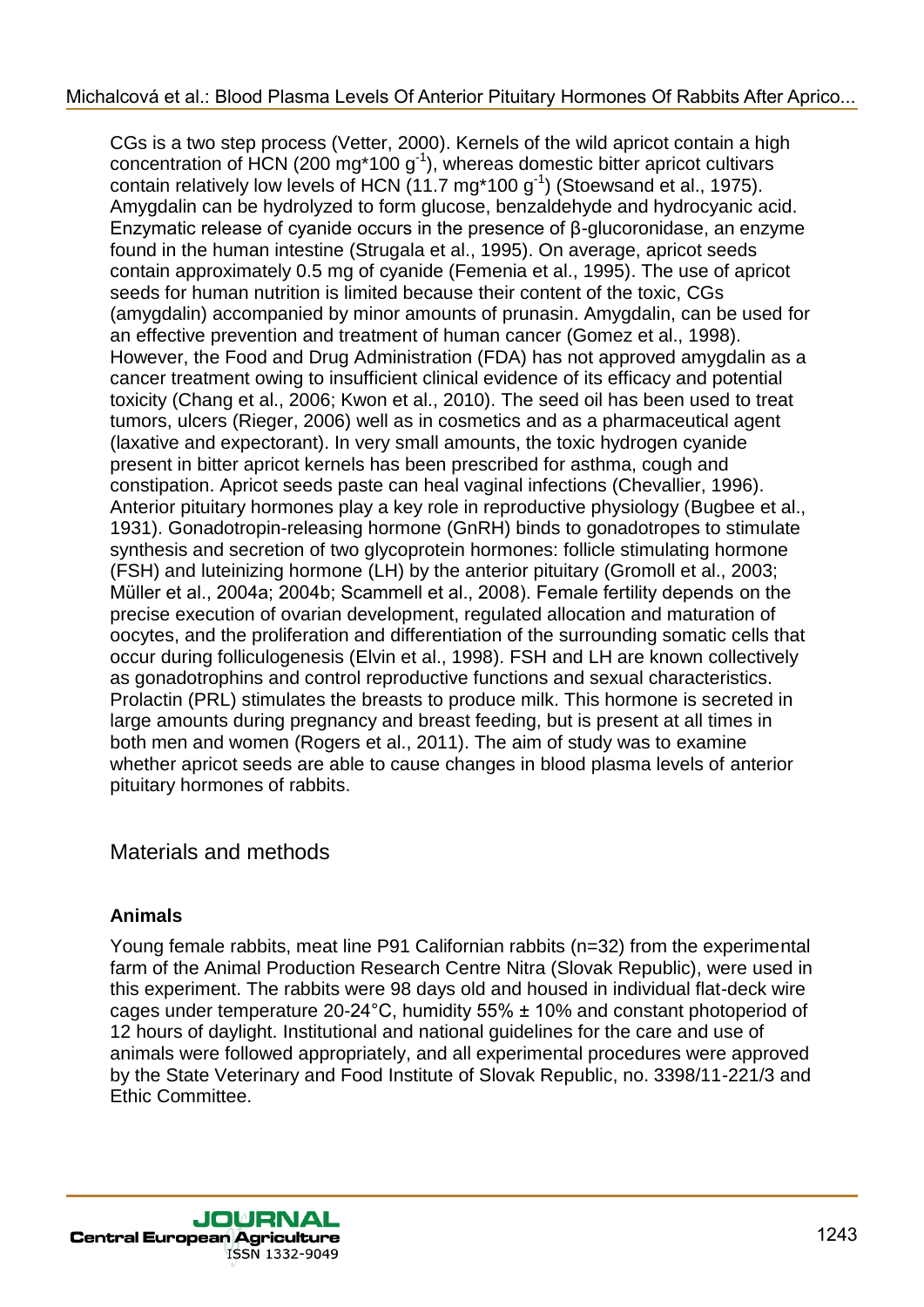#### **Apricot seeds**

Overall 32 experimental animals were randomly divided into the four groups, leading to 8 rabbits in each group. The control group was fed a commercially available feed without apricot seeds while the three experimental groups received daily doses 60, 300, 420 mg\*kg<sup>-1</sup> of body weight of crushed apricot seeds mixed with feed during 58 days.

#### **Analysis of blood plasma**

Venous blood from *vena auricularis* was collected into EDTA-treated tubes. Blood plasma was separated from whole blood by centrifugation at 3000 rpm for 10 min. at 20°C. The clear supernatant (plasma) was then separated from the pellet and kept frozen until analysis. During the experiment, blood collections were carried out to control the health of offspring.

#### **ELISA (Enzyme linked immunosorbent assay)**

Quantification of anterior pituitary hormones (FSH, LH and PRL) after apricot seeds supplementation was performed by ELISA. ELISA assays (Dialab, Wiener Neudorf, Austria) were performed according to the manufacturer's instructions and the colour intensity was inversely proportional to the concentration of hormones in the sample.

#### **Statistical Analysis**

Analysis of substances was performed in duplicate. The significance of differences between the control and experimental groups was evaluated by One-Way ANOVA (Dunnett´s multiple comparison test) using the statistical software GraphPad Prism 3.01 (GraphPad Software Inc., San Diego, CA, USA). The data are expressed as means ± SEM. Differences were compared for statistical significance at the p-level less than 0.05 (P≤0.05).

#### **Results**

The effect of short-term application of apricot seeds on plasma levels of anterior pituitary hormones: FSH, LH*,* PRL were evaluated in this study. Plasma levels of FSH, LH, PRL during 58-days feeding period of apricot seeds to experimental young female rabbits were assessed in this *in vivo* study (Figs.1-3). Statistically significant differences (P≤0.01) were recorded in the case of FSH level. FSH level in blood plasma was significantly (P≤0.01) inhibited by the highest dose of apricot seeds compared to control group without supplementation (Fig. 1). On the other hand the plasma levels of LH and PRL were not affected by apricot supplementation in comparison to control animals (Figs. 2-3). Michalcová et al.: Blood Plasma Levels Of Anterior Pituliary Hormones Of Rabbits After Aprico...<br>
Aprior seeds<br>
to cortal 32 experimental animals were randomly divided into the four groups, leading<br>
to fitulitary is an alt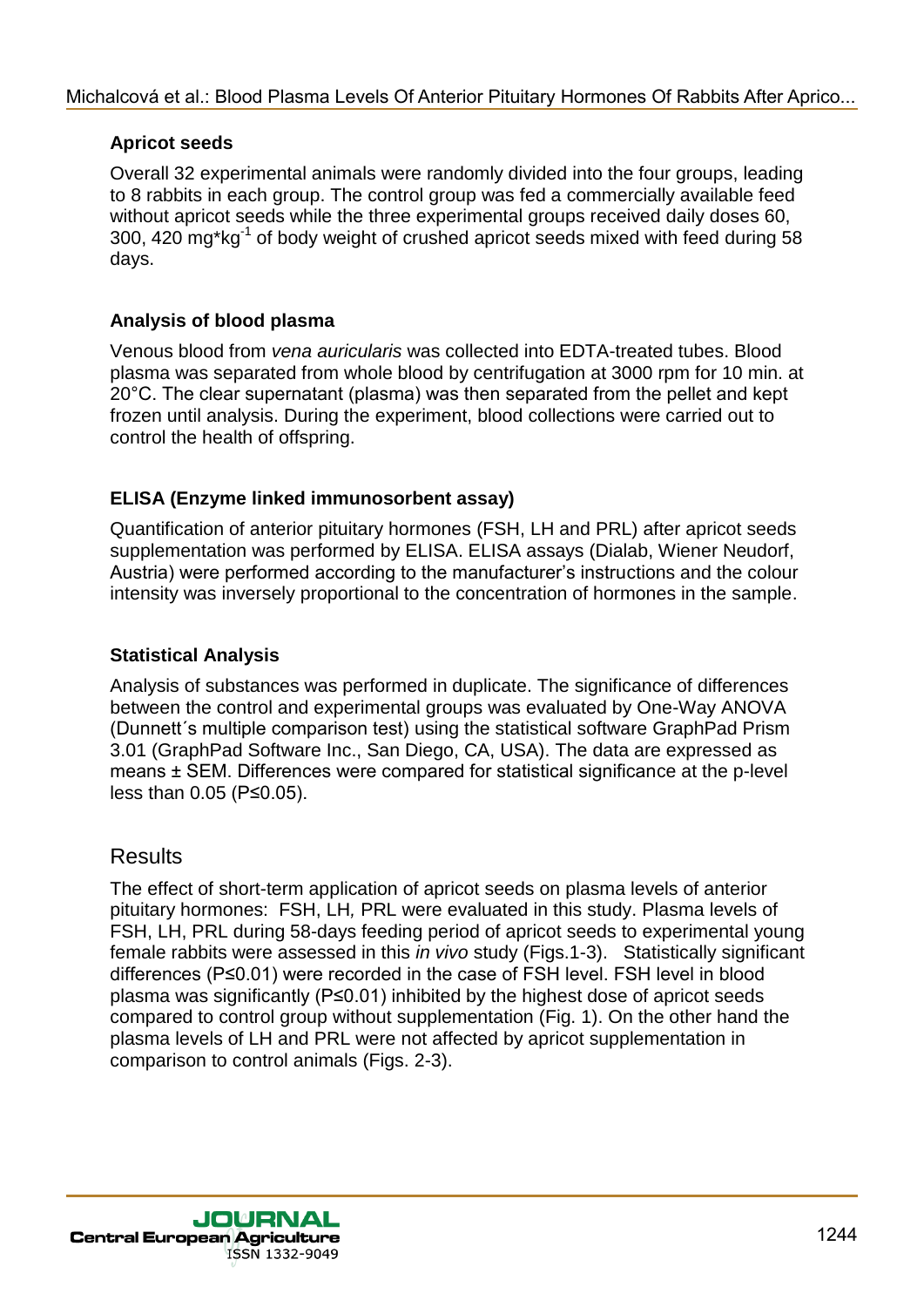

apricot seeds  $(mq^*kq^{-1})$  of body weight)

Figure 1. The plasma levels of FSH after oral treatment of apricot seeds. The control group (control) represents a group of rabbits without application of seeds. Experimental groups with apricot seeds at the doses 60, 300 and 420 mg\*kg $^{-1}$  of body weight. \*\*Significance of (P≤0.01) differences between control and experimental groups. The data are expressed as means ± SEM. ELISA.

Obrázok 1. Koncentrácie FSH v krvnej plazme králikov po perorálnom podaní marhuľových semien. Kontrolná skupina (kontrola) reprezentuje skupinu králikov bez prítomnosti marhuľových semien v krmive. Experimentálne skupiny reprezentujú skupiny králikov s marhuľovými semenami v dávkach 60, 300 a 420 mg\*kg $^1$  živej hmotnosti. \*\*Signifikantné zmeny medzi kontrolou a experimentálnymi skupinami. Údaje sú vyjadrené ako priemer ± SEM ELISA.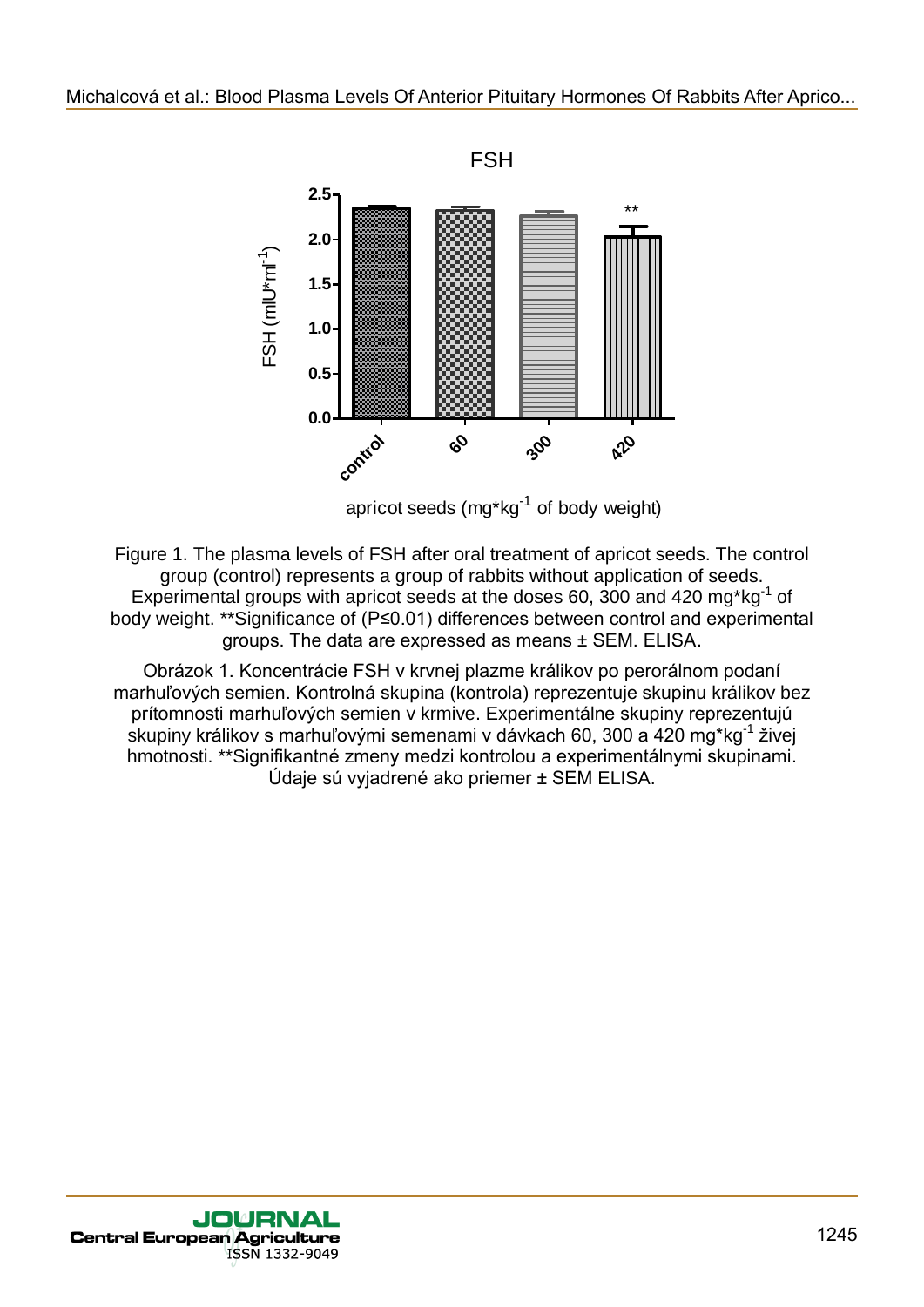

Figure 2. The plasma levels of LH after oral treatment of apricot seeds. The control group (control) represents a group of rabbits without application of seeds. Experimental groups with apricot seeds at the doses 60, 300 and 420 mg\*kg $^{-1}$  of body weight. The data are expressed as means ± SEM. ELISA.

Obrázok 2. Koncentrácie LH v krvnej plazme králikov po perorálnom podaní marhuľových semien. Kontrolná skupina (kontrola) reprezentuje skupinu králikov bez prítomnosti marhuľových semien v krmive. Experimentálne skupiny reprezentujú skupiny králikov s marhuľovými semenami v dávkach 60, 300 a 420 mg\*kg<sup>-1</sup> živej hmotnosti. Údaje sú vyjadrené ako priemer ± SEM. ELISA.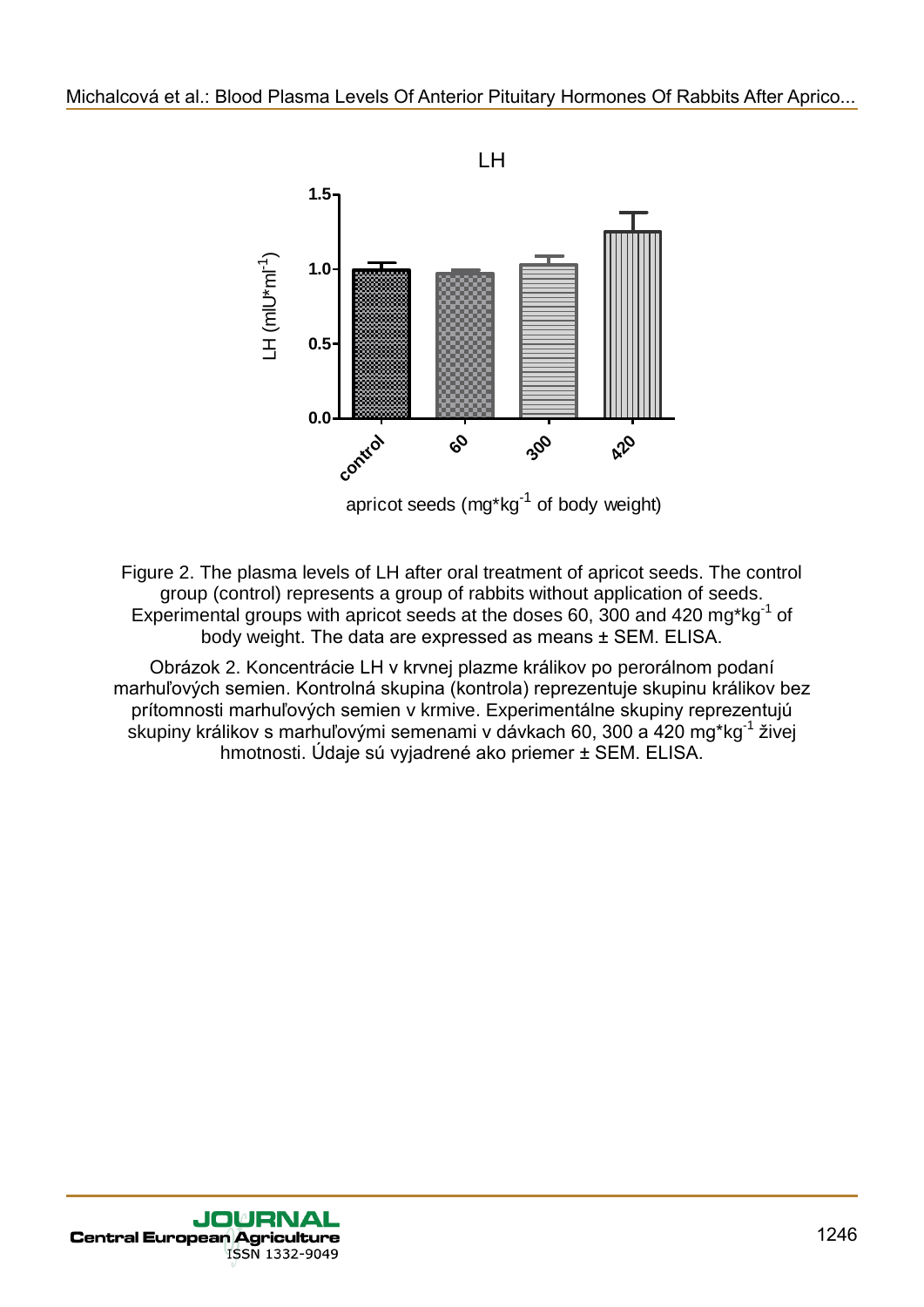

Figure 3. The plasma levels of PRL after oral treatment of apricot seeds. The control group (control) represents a group of rabbits without application of seeds. Experimental groups with apricot seeds at the doses 60, 300 and 420 mg\*kg $^{-1}$  of body weight. The data are expressed as means ± SEM. ELISA.

Obrázok 3. Koncentrácie PRL v krvnej plazme králikov po perorálnom podaní marhuľových semien. Kontrolná skupina (kontrola) reprezentuje skupinu králikov bez prítomnosti marhuľových semien v krmive. Experimentálne skupiny reprezentujú skupiny králikov s marhuľovými semenami v dávkach 60, 300 a 420 mg\*kg<sup>-1</sup> živej hmotnosti. Údaje sú vyjadrené ako priemer ± SEM. ELISA.

# **Discussion**

Previous studies examined the effects of natural compounds on different parts of animal reproductive system (Kolesárová et al., 2012a; 2012b; 2011; Tanyildizy and Bozkurt, 2004; Yasui et al., 2003). However, much interest has shown in recent years to control fertility by using plants (Ros et al., 2003). Apricot kernels may be used to treat any type of symptoms that invigorate the blood menstrual disorders and cancer disease (Moss, 2005). In the present *in vivo* study, possible response of rabbit plasma levels to apricot seeds was examined. This study is suggesting that plasma levels of anterior pituitary hormones PRL, LH did not statistically (P≥0.05) differ after oral application of apricot seeds at the doses 60, 300, 420 mg\*kg<sup>-1</sup> of body weight, compared to the hormone levels of animals in the control group. However, plasma levels of FSH were significantly (P≤0.01) decreased by apricot seeds at the highest dose (420 mg\*kg<sup>-1</sup> of body weight) compared to the control group. Previously, the possible effects of apricot seeds, during 28 days oral applications, on plasma levels of anterior pituitary hormones in female rabbits were described by Michalcová et al. (2016). The results indicated no significant (P≥0.05) differences in the case of PRL Michalcová et al.: Blood Plasma Levels Of Anterior Pituliary Hormones Of Rabbits After Aprico...<br>
PRL<br>  $\frac{1}{5}$ <br>  $\frac{1}{5}$ <br>  $\frac{1}{5}$ <br>  $\frac{1}{5}$ <br>  $\frac{1}{5}$ <br>  $\frac{1}{5}$ <br>  $\frac{1}{5}$ <br>  $\frac{1}{5}$ <br>  $\frac{1}{5}$ <br>  $\frac{1}{5}$ <br>  $\frac{1}{5}$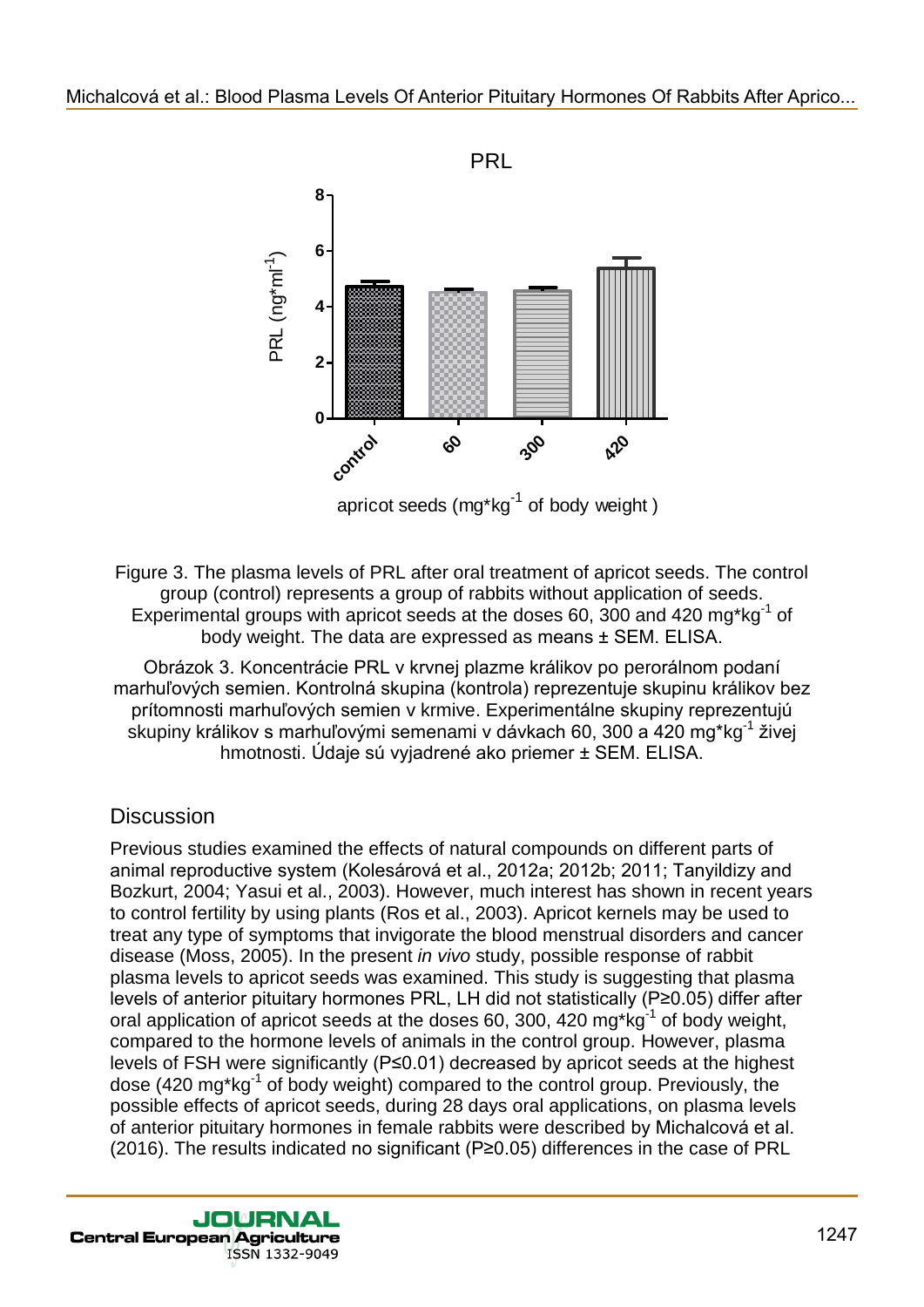and LH levels but significant (P≤0.05) decrease of FSH levels induced by seeds at the doses 300, 420 mg\*kg<sup>-1</sup> of body weight. Nevertheless, this analysis was performed after 28 days application of apricot seeds and female rabbits were only 40 days old. Both studies suggest a possible effect of higher doses of apricot seeds on the plasma levels of FSH in rabbits. With regard to reproduction, a previous study showed that Japanese apricot (*Prunus mume*) extract improved the egg quality of hens (Itami et al., 2005). Amygdalin is one of the cyanogenic glycosides found, for example, in apricots (Bolarinwa et al., 2014). The possible effects of amygdalin and its combination with the mycotoxin deoxynivalenol (DON) on the steroid hormone secretion (progesterone and 17-β-estradiol) by porcine ovarian granulosa cells were examined. The progesterone secretion by porcine ovarian granulosa cells was not affected by amygdalin in comparison to the control. However, the highest dose of amygdalin 10000  $\mu$ g\*ml<sup>-1</sup> caused a significant stimulation of the 17- $\beta$ -estradiol release. A combination of amygdalin with DON significantly (P<0.05) increased the progesterone release at all concentrations. Similarly, a stimulatory effect of amygdalin co-administered with DON was detected with respect to the 17-β-estradiol secretion at the highest dose 10000  $\mu$ g\*ml<sup>-1</sup> of amygdalin and 1  $\mu$ g\*ml<sup>-1</sup> of DON. Noticeable differences between the effects of amygdalin alone and its combination with DON on the progesterone release were detected. In contrast, no differences between the stimulatory effects of amygdalin and its combination with DON on the 17-β-estradiol synthesis by porcine granulosa cells were observed. Findings from this *in vitro* study did not confirm the expected protective effect of amygdalin on mycotoxin induced reprotoxicity. The results indicate that the stimulatory effect of amygdalin combined with DON on the progesterone release was clearly caused by the DON addition, not by the presence amygdalin per se. On the other hand, the stimulation of 17-β-estradiol production was solely caused by the presence of amygdalin addition. Their findings suggest a possible involvement of both natural substances into the processes of steroidogenesis and appear to be endocrine modulators of porcine ovaries (Halenár et al., 2015). Londonkar et al. (2013) have suggested that administration of ethanol extract of *Portulaca oleracea L* may block ovulation by inhibiting cyclooxygenase activity, alters estrous cycle with a prolonged diestrous, increases the uterine muscle weight and ovary weight and may cause antiovulation effect. The estrogenic activity of the ethanol extract of *P. Oleracea L* might be due to the presence of flavonoids, which possess estrogenic activity, thus their study supports that pharmacological basis of *P. oleracea L* extract can be used for further development of contraceptive agent without side effect and cost effect. There are also varieties of apricot seeds that are reported to be edible and used for treatment (Dai and Mumper 2010). Michalcová et al.: Blood Plasma Levels Of Anterior Pituliary Hormones Of Rabbits After Aprico...<br>
and LH levels builgy including 206 0.06 plasma at FSH lavels including y sensitive After Aprico...<br>
In the closes stup, 420

#### **Conclusions**

Findings from this experiment indicate that selected doses of apricot seeds (60, 300, 420 mg\*kg $^{\text{1}}$  of body weight) did not significantly (P≥0.05) affect the plasma levels of LH and PRL. However, plasma level of FSH was significantly (P≤0.01) decreased by apricot seeds at the highest dose 420 mg\*kg<sup>-1</sup> but not at 60 and 300 mg\*kg<sup>-1</sup> of body weight. These results indicate that the natural substances present in apricot seeds may be involved in mechanism of ovarian folliculogenesis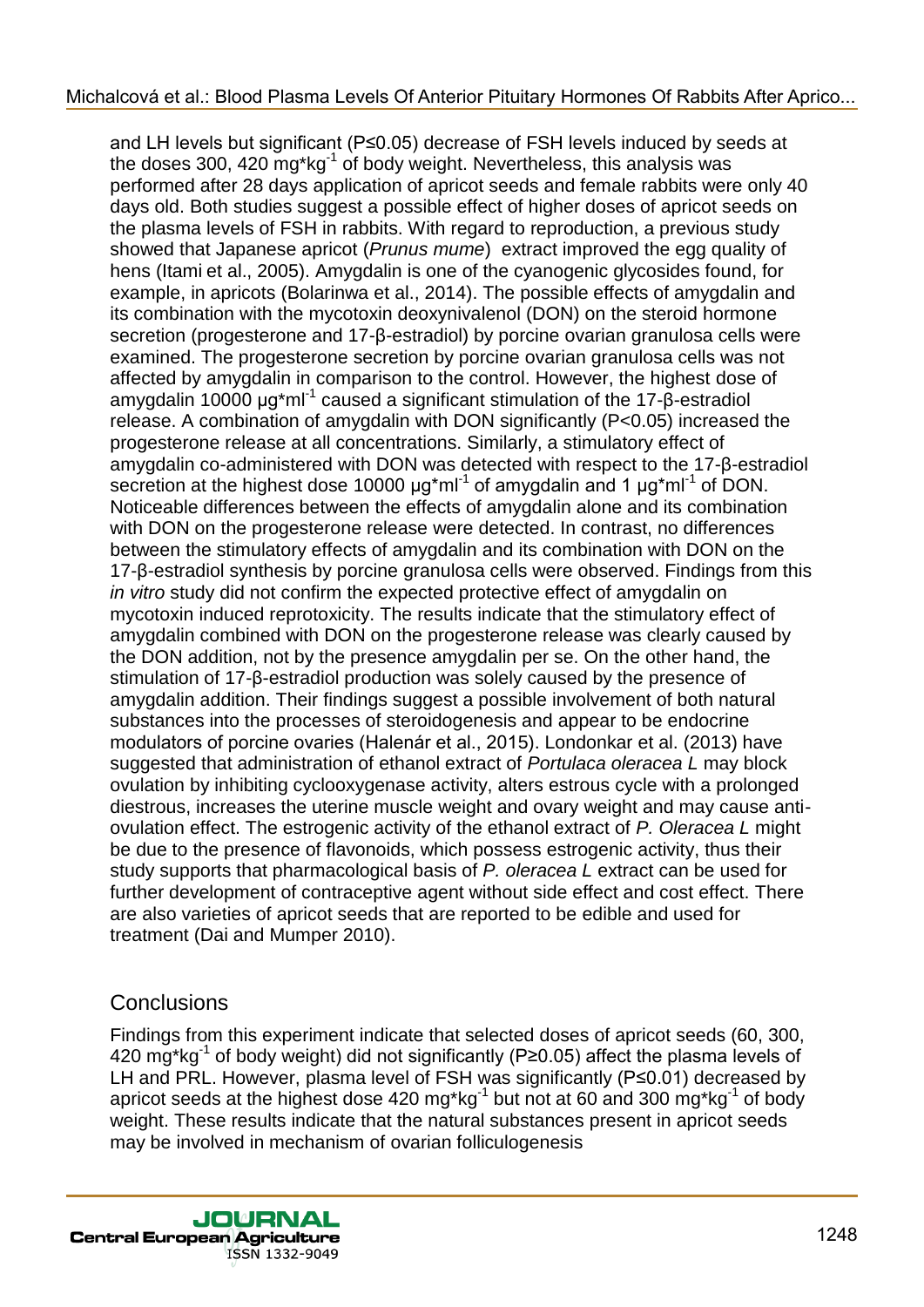### Acknowledgements

This work was financially supported by the Ministry of Education, Science, Research and Sport of the Slovak Republic projects no. VEGA, 1/0039/16, KEGA 011SPU-4/2016, Slovak Research and Development Agency, APVV-0304-12, and European Community under project no 26220220180: Building Research Centre "AgroBioTech". Mchalcová et al.: Blood Plasma Levels Of Anterior Pituliary Hormones Of Rabbits After Aprico.<br>
This work was firstnictlily supported by the Ministry of Education. Science, Research<br>
and Sport After Science Repubble project

### References

- Abd El-Aal, M.H., Khalil, M.K.M., Rahma, E.H. (1986) Apricot kernel oil: Characterization chemical composition and utilization in some baked products. Food Chemistry, 19, 287-298. DOI: 10.1016/0308- 8146(86)90052-x
- Alpaslan, M., Hayta, M. (2006) Apricot kernel: Physical and chemical properties. Journal of the American Oil Chemists' Society, 83, 469-47. DOI: 10.1007/s11746-006-1228-5
- Bugbee, E.P., Simond, A.E., Grimes, H.M. (1931) Anterior pituitary hormones. Endocrinology, 15 (1), 41-54. DOI: 10.1210/endo-15-1-41
- Bolarinwa, I.F., Orfila, C., Morgan, M.R., (2015) Determination of amygdalin in apple seeds, fresh apples and processed apple juices. Food Chemistry, 170, 437- 442. DOI: 10.1016/j.foodchem.2014.08.083
- Dai, J., Mumper, R.J. (2010) Plant phenolics: extraction, analysis and their antioxidant and anticancer properties. Molecules (Basel, Switzerland), 15(10), 7313–52. DOI: 10.3390/molecules15107313
- Durmaz, G., Alpaslan, M. (2007) Antioxidant properties of roasted apricot (Prunus armeniaca L.) kernel. Food Chemistry, 100, 1177-118 DOI: 10.1016/j.foodchem.2005.10.067
- Elvin, J. A., Matzuk, M.M. (1998) Mouse models of ovarian failure. Reviews of reproduction, 3 (3), 183 -195. DOI: 10.1530/ror.0.0030183
- Femenia, A., Rosello, C., Mulet, A., Canellas, J., (1995) Chemical composition of bitter and sweet apricot kernels. Journal of Agriculture and Food Chemistry, 43, 356-361. DOI: 10.1021/jf00050a018
- Gezer, I., Haciseferogullari, H., Demir, F. (2002) Some physical properties of Hacihaliloglu apricot pit and its kernel. Journal of Food Engineering, 56, 49- 57. DOI: 10.1016/s0260-8774(02)00147-4
- Gómez, E., Burgos, L., Soriano, C., Marín J. (1998) Amygdalin content in the seeds of several apricot cultivars. Journal of the Science of Food and Agriculture, 77 (2), 184-186. DOI: 10.1002/(sici)1097-0010(199806)77:2<184::aidjsfa22>3.0.co;2-h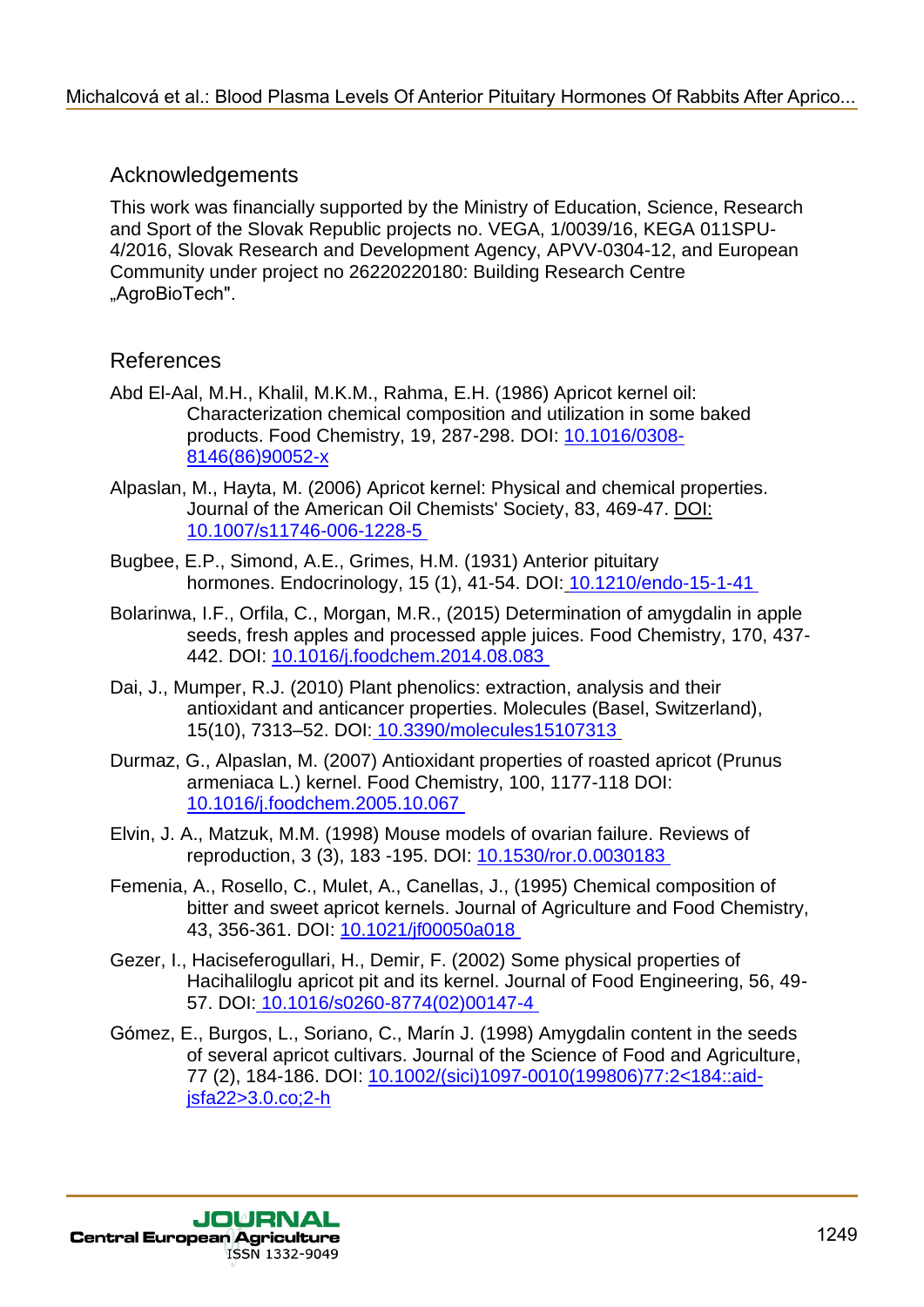- Gromoll, J., Wistuba, J., Terwort, N., Godmann, M., Müller, T., Simoni, M. (2003) A new subclass of the luteinizing hormone/chorionic gonadotropin receptor lacking exon 10 messenger RNA in the New World monkey (Platyrrhini) lineage. Biology of Reproduction, 69, 75-80. DOI: 10.1095/biolreprod.102.014902 Michalcová et al.: Blood Plasma Levels Of Anterior Pituliary Hormones Of Rabbits After Aprico..<br>
3. Visualis A.I. Tarvant, N. Codmarn, N. Milliary, T. Simoni, N. (2003)<br>
more subcase of the bits model proposition, 69. 75-8
	- Haciseferoullari H, Gezer I, Özcan MM, Asma BM. (2007) Postharvest chemical and physical mechanical properties of some apricot varieties cultivated in Turkey. Journal of Food Engineering, 78, 364-373. DOI: 10.1016/j.jfoodeng.2006.02.003
	- Halenár, M., Medveďová, M., Maruniaková, N., Kolesárová, A. (2015) Assessment of a potential preventive ability of amygdalin in mycotoxin-induced ovarian toxicity. *Journal* of *Environmental Science* and *Health*, 50(6):411-6. DOI: 10.1080/03601234.2015.1011956
	- Chang, H.K., Shin, M.S., Yang, H.Y., Lee, J.W., Kim, Y.S., Lee, M.H., Kim, J., Kim, K.H.,Kim, C.J. (2006) Amygdalin induces apoptosis through regulation of Bax and Bcl expressions in human DU145 and LNCaP prostate cancer cells. Biological and Pharmaceutical Bulletin, 29 (8), 1597-1602. DOI: 10.1248/bpb.29.1597
	- Chevallier, A. (1996) The encyclopedia of medicinal plants. New York: DK Publishing, 254-255.
	- Itami, T., Kagawa, T., Hosokawa, K.,Yoshimura, Y. (2005) Effects of demineralized and condensed ume vinegar on egg laying performance and egg quality in hens. Nihon Kakingaku Zasshi, 42; 209–216.
	- Kolesárová, A., Capcarová, M., Maruniaková, N., Lukáč, N., Ciereszko, R.E., SIrotkin, A.V. (2012a) Resveratrol inhibits reproductive toxicity induced by deoxynivalenol. Journal of Environmental Science and Health, Part A, 47. DOI: 10.1080/10934529.2012.672144
	- Kolesárová, A., Baková, Z., Capcarová, M., Gálik, B., Juráček, M., Šimko, M., Toman, R.–Sirotkin, A.V. (2012b) Consumption of bee pollen affects rat ovarian functions. Journal of Animal Physiology and Animal Nutrition, (Berl), 97 (6), 1059-1065. DOI: 10.1111/jpn.12013
	- Kolesárová, A., Baková, Z., Capcarová, M., Gálik, B., Juráček, M., Šimko, M., Toman, R., Sirotkin, A.V. (2011) The effect of bee pollen on secretion activity,markers of proliferation and apoptosis of porcine ovarian granulosa cells in vitro. Journal of Environmental Science and Health, Part B, 46 (3), 207-212. DOI: 10.1080/03601234.2011.540202
	- Kwon, H.J., Lee, J.H., Hong, S.P. (2010) Improvement of the extraction efficiency of D-amygdalin from Armeniacae Semen powder through inactivating emulsion and suppressing the epimerization of D-amygdalin. Archives of Pharmacal Research, 33, 81-86. DOI: 10.1007/s12272-010-2229-3
	- Londonkar L.R.; Nayaka B.H. (2013) Effect of ethanol extract of Portulaca oleracea L on ovulation and estrous cycle in female albino rats. Journal of pharmacy research 6 (2013) 431-436 DOI: 10.1016/j.jopr.2013.02.030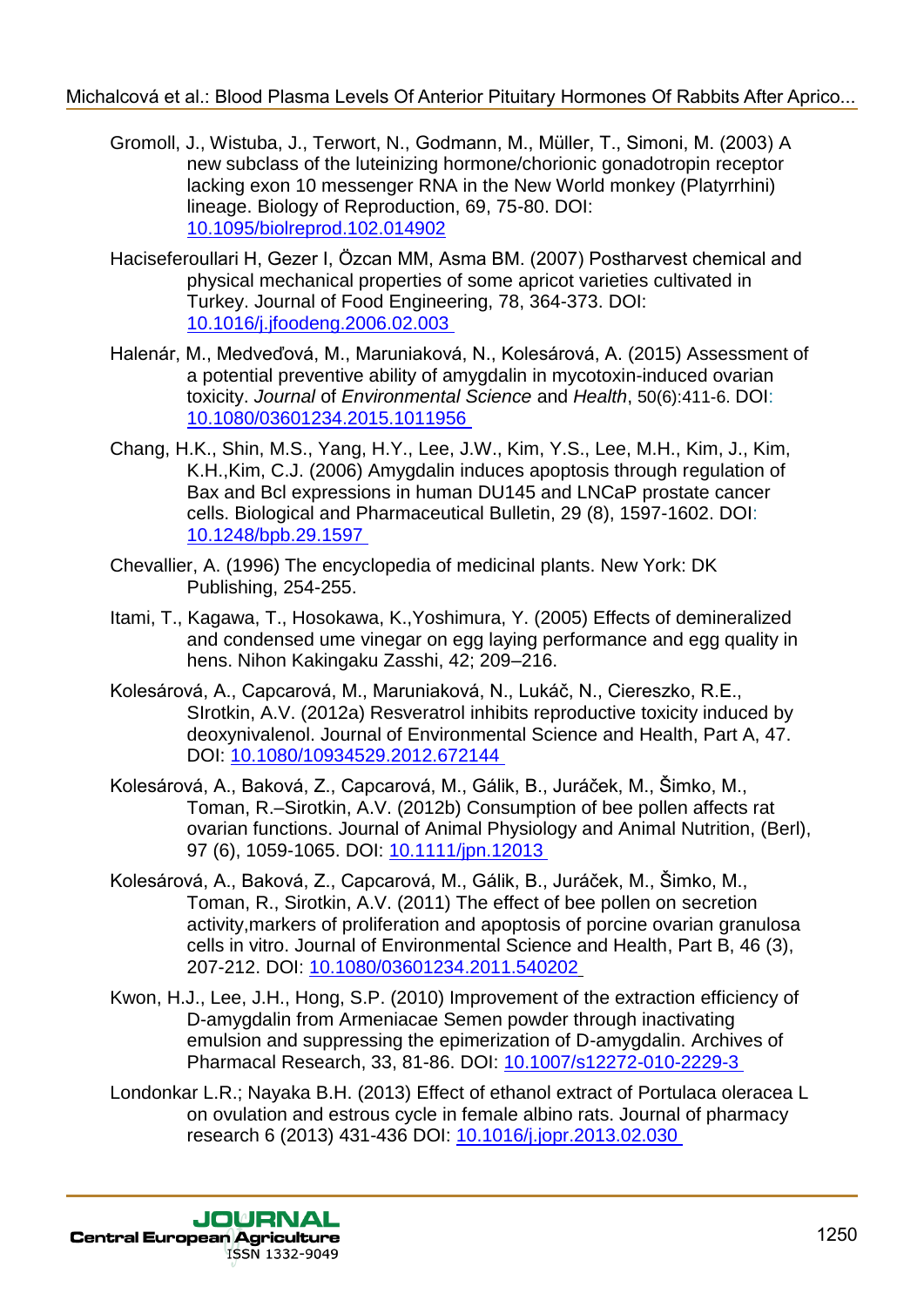- Michalcová, K. Halenár, M.,Tušimová, E., Kováčik, A., Chrastinová, Ľ., Ondruška, Ľ., Gurčík, R., Kolesár*,* E., Kolesárová, A. (2016 ) Influence of apricot kernels on blood plasma levels of selected anterior pituitary hormones in male and female rabbits in vivo. Scientific Papers: Animal Science and Biotechnologies, 49 (1), 109-114. Michalcová et al.: Blood Plasma Levels Of Anterior Pitulary Hormones Of Rabbits After Aprico...<br>
Michalcová et al.: Rovás A. Cruztinos, E., Kovás A. Cruztinos, E. Croducista. C.<br>
Gorbits, H. Kovás A. Cruztinos, E., Kovás A
	- Moss, R. W. (2005) Patient perspectives: Tijuana cancer clinics in the post-NAFTA era. Integrative.Cancer Therapies., 4 (1), 65-86. DOI: 10.1177/1534735404273918
	- Müller, T., Gromoll, J., Simula, A. P., Norman, R., Sandhowe, Klaverkamp, R., Simoni, M. (2004a) The carboxyterminal peptide of chorionic gonadotropin facilitates activation of the marmoset LH receptor. Experimental and Clinical Endocrinology and Diabetes, 112, 574-579. DOI: 10.1055/s-2004-830409
	- Müller, T., Simoni, M., Pekel, E., Luetjens, C. M., Chandolia, R., Amato, F., (2004b) Chorionic gonadotrophin beta subunit mRNA but not luteinising hormone beta subunit mRNA is expressed in the pituitary of the common marmoset (Callithrix jacchus). Journal of Molecular Endocrinology, 32, 115-128. DOI: 10.1677/jme.0.0320115
	- Rieger, M. (2006) Mark's Fruit Crops. Athens: University of Georgia.
	- Rogers K., Levy I. M., Luebering J. E. (2011) The brain and the nervous system. New York: Britannica Educational Publishing, 232. DOI: 10.4324/9780203181164
	- Ross, I.A. (2003) Medicinal Plants of the World, Chemical Constituents, Traditional and Modern Uses, USA: Humana Press; 2, (1), 506. ISBN-13: 978- 1588292810
	- Scammell, J.G., Funkhouser, J.D., Moyer, F.S., Gibson, S.V., Willis, D.L. (2008) Molecular cloning of pituitary glycoprotein asubunit and folicle stimulating hormone and chorionic gonadotropin b-subnits from New World squirrel monkey and owl monkey. General and Comparative Endocrinology, 155, 534-541. DOI: 10.1016/j.ygcen.2007.08.004
	- Stoewsand, G.S., Anderson, J.L., Lamb, R.C. (1975) Cyanide Content of Apricot Kernels, Journal of Food Science. 40, 1107–1115. DOI: 10.1111/j.1365- 2621.1975.tb02284.x
	- Strugala, G.J., Stahl, R., Elsenhans, B., Rauws, A.G., Forth, W. (1995) Smallintestinal transfer mechanism of prunasin, the primary metabolite of the cyanogenic glycoside amygdalin. Human Experimental Toxicology, 14 (11), 895-901 DOI: 10.1177/096032719501401107 .
	- Tanyildizi, S., Bozkurt, T. (2004) In Vitro Effects of Linamarin, Amygdalin and Gossypol Acetic Acid on Hyaluronidase Activity, Sperm Motility and Morphological Abnormality in Bull Sperm. Turkish Journal of Veterinary and Animal Sciences, 28, 819-824. DOI: 10.1016/s0378-4320(03)00002-2
	- Vetter J. (2000) Plant cyanogenic glycosides. Toxicon, 38, (1), 11-36. DOI: 10.1016/s0041-0101(99)00128-2